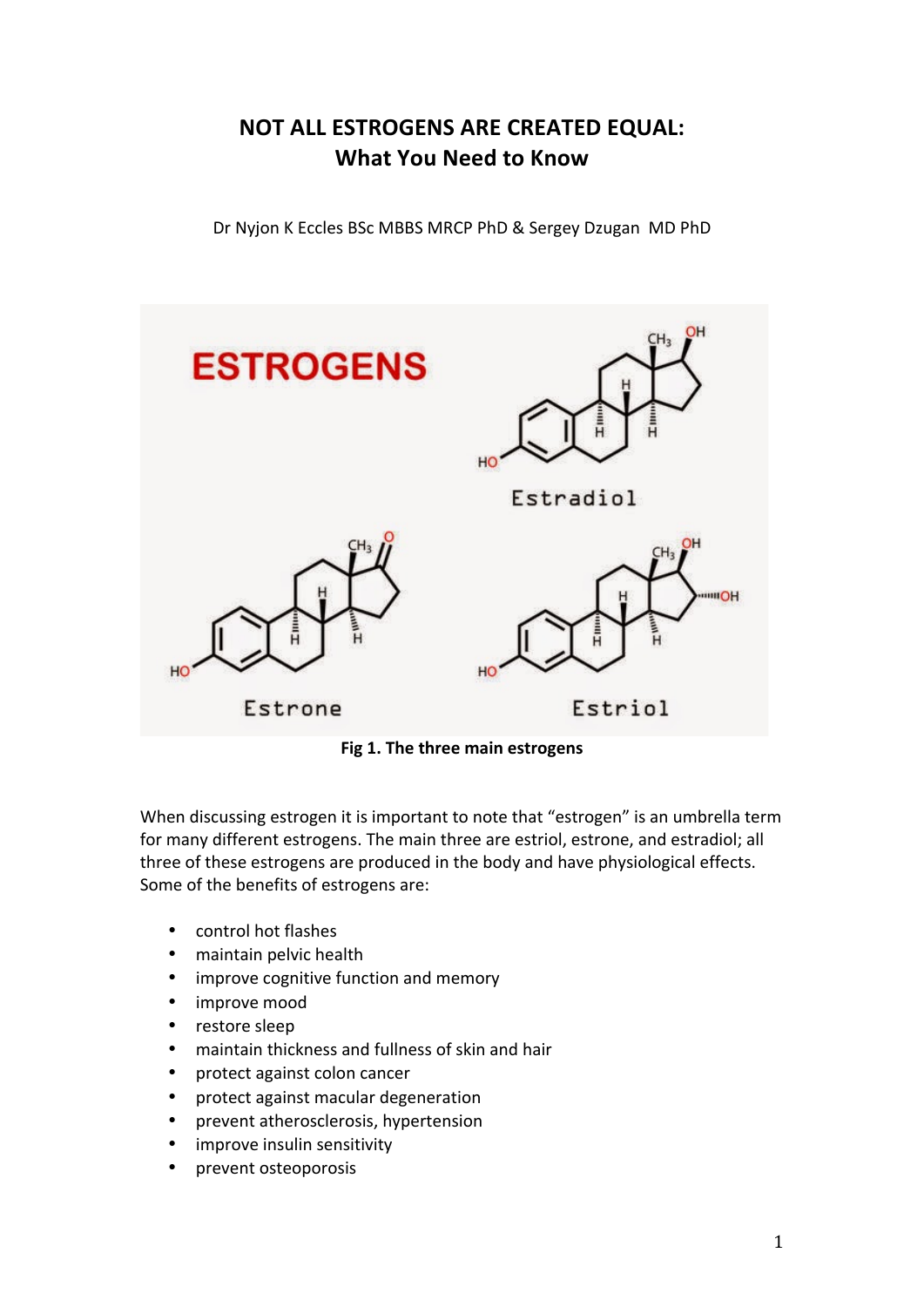## • prevent osteoarthritis

This list may surprise some people especially given how oestrogen has been demonised as "something to be feared". It also gives glimpse into why tissues may function less well as estrogens decline at menopause, why certain symptoms occur and the likely gains from restoring levels of estrogen over and above the elimination of symptoms. The aim of this article is to clarify what we know about oestrogens and the way to optimise their safe use and also to lay to rest some of the misconceptions and misinformation that are prevalent in the public eye. The number of oocytes (eggs) decrease during ageing which causes a decreased production of estrogen and progesterone starting as early as age 30. Perimenopause is characterized by infrequent ovulation and low progesterone as the number of functional oocytes progressively declines. Ovarian failure leads to menopause.

It is important to note that Coronary heart disease, dementia, osteoporosis, hip fracture, stroke, Parkinsonism, cognitive impairment, depression, anxiety and breast cancer are associated with estrogen deficiency and all are rare before menopause. The first 3 diseases are clearly associated with estrogen deficiency and breast cancer – with progesterone deficiency. Early removal of the ovaries increases risk of heart disease, osteoporosis, and dementia. Estradiol (E2) and progesterone (P4) collaborate in bone re-modelling with resorption by estrogen and formation by progesterone. It is more likely that oestrogen together with progesterone are responsible for many of the above protective effects that are usually credited to estrogens alone (1-7).

Not all of the 3 main estrogens (see Fig 1) have the same potency. Estradiol (E2) is the predominant estrogen produced in pre-menopausal women while estrone  $(E1)$  is the primary estrogen produced after menopause. In the body, estradiol is reversibly oxidized to estrone and both estradiol and estrone can be converted to estriol. The potency of E2 is 12 times that of E1 and 80 times that of E3 (8).

In the literature, there is scant information regarding serum estriol values in nonpregnant, premenopausal women. In conventional medical practice, it is believed that estriol plays no significant role in non-pregnant women compared to other estrogens. Dr. Jonathan Wright's study showed that serum estriol was always significantly higher than the sum of estrone and estradiol and less fluctuating (9). He concluded that estriol is probably a significant estrogen component. Reference values are available for serum estrone and estradiol, but serum estriol levels are listed in reference books only for pregnant women.

Research on estriol to date had been focused on concentrations in pregnant women. Prior to the 1970s, the technology was not sophisticated enough to accurately analyze estriol in non-pregnant patients and by the time estriol could be analyzed accurately, researchers had already conclusively demonstrated that estriol was a much weaker hormone than estradiol and estrone; therefore, it was believed to be of no known importance. Dr. Wright developed a solid-phase competitive-binding radio-immunoassay (RIA) procedure for estriol.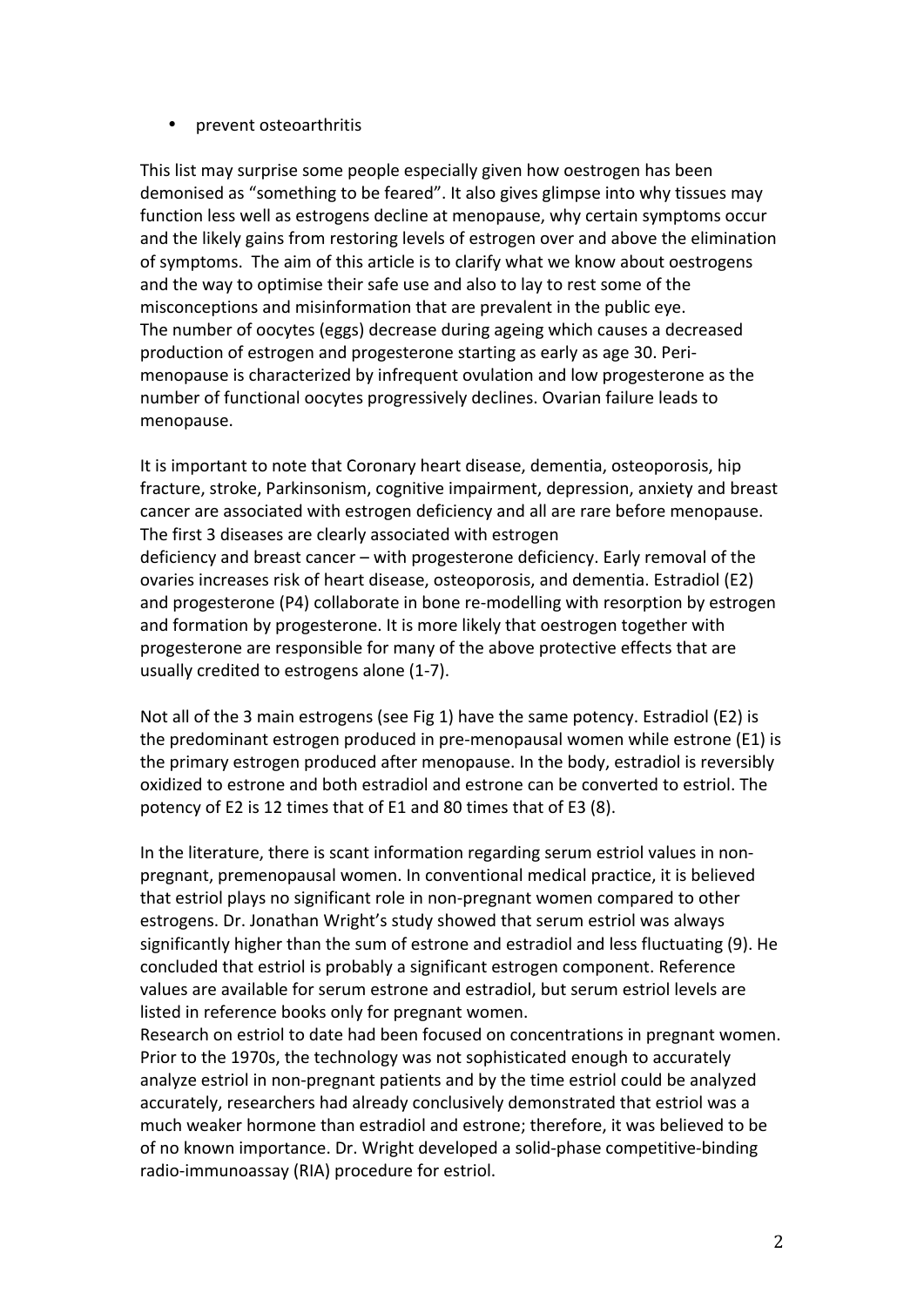The data showed that the estriol in every case was at least three times as great as the concentration of estradiol and estrone combined. The average Estrogen quotient  $(EQ = Estriol level/estraidol + estrone levels)$  for the population was 8.9. With estriol circulating at nearly 10 times the concentration of estrone and estradiol. It did appear from this data that there must be some unknown significant biological activity for this "weaker" hormone (9).

Furthermore, estriol has been used for decades without reported safety concerns and is a component of medications approved for use worldwide. The FDA has acknowledged that it is unaware of any adverse events associated with the use of compounded medications containing estriol (10.

Studies show that when estriol is given together with estradiol, the estradiol-specific stimulation to cells is decreased (11). Experimental studies also suggest that estriol has a protective effect against radiation-induced cancer of the breast (12).

## **ESTROGEN RECEPTORS**

Differences in effect of the 3 main estrogens are evident at the receptor level highlighting the likelihood that not all the estrogens will have the same effects at a cellular level. Estrogen effects are mediated through 2 different estrogen receptors: estrogen receptor-alpha (ER- $\alpha$ ) and estrogen receptor-beta (ER- $\beta$ ) (13-18). Estrogen receptor- $\alpha$  promotes breast cell proliferation, while ER- $\beta$  inhibits proliferation and prevents breast cancer development via G2 cell cycle Arrest (13, 19-24).

Because of its differing effects on ER alpha and ER beta, we would expect that estriol would be less likely to induce proliferative [potential cancerous growth] changes in breast tissue and to be associated with a reduced risk of breast cancer (10). Estradiol equally activates ER- $\alpha$  and ER- $\beta$ , while estrone selectively activates ER- $\alpha$  at a ratio of 5:1 (25,26). In contrast, estriol selectively binds  $ER-\beta$  at a ratio of 3:1(25,26). This unique property of estriol, in contrast to the selective  $ER-\alpha$  binding by other estrogens (14, 25-28) imparts to estriol a potential for breast cancer prevention (29-33) while other estrogens would be expected to promote breast cancer (13,19-22,34). The above is the reason why doctors who prescribe bio-identical estrogen will tend to combine estriol and estradiol (usually 80:20 ratio) and omit estrone.

It is worth noting that conjugated equine estrogens (CEE) are potent downregulators of ER- $\beta$  receptors (35). Whether this activity is unique to CEE is unclear, but it could potentially increase carcinogenic properties. CEEs also contains at least one particularly potent carcinogenic estrogen, 4-hydroxyequilenin, which promotes cancer by inducing DNA damage (36-40).

Acting alone, estriol is a weak estrogen, but when given with estradiol, it functions as an anti-estrogen (41). Estriol and/or tamoxifen, as opposed to other estrogens, prevented the development of breast cancer in rats after the administration of carcinogens (42,43).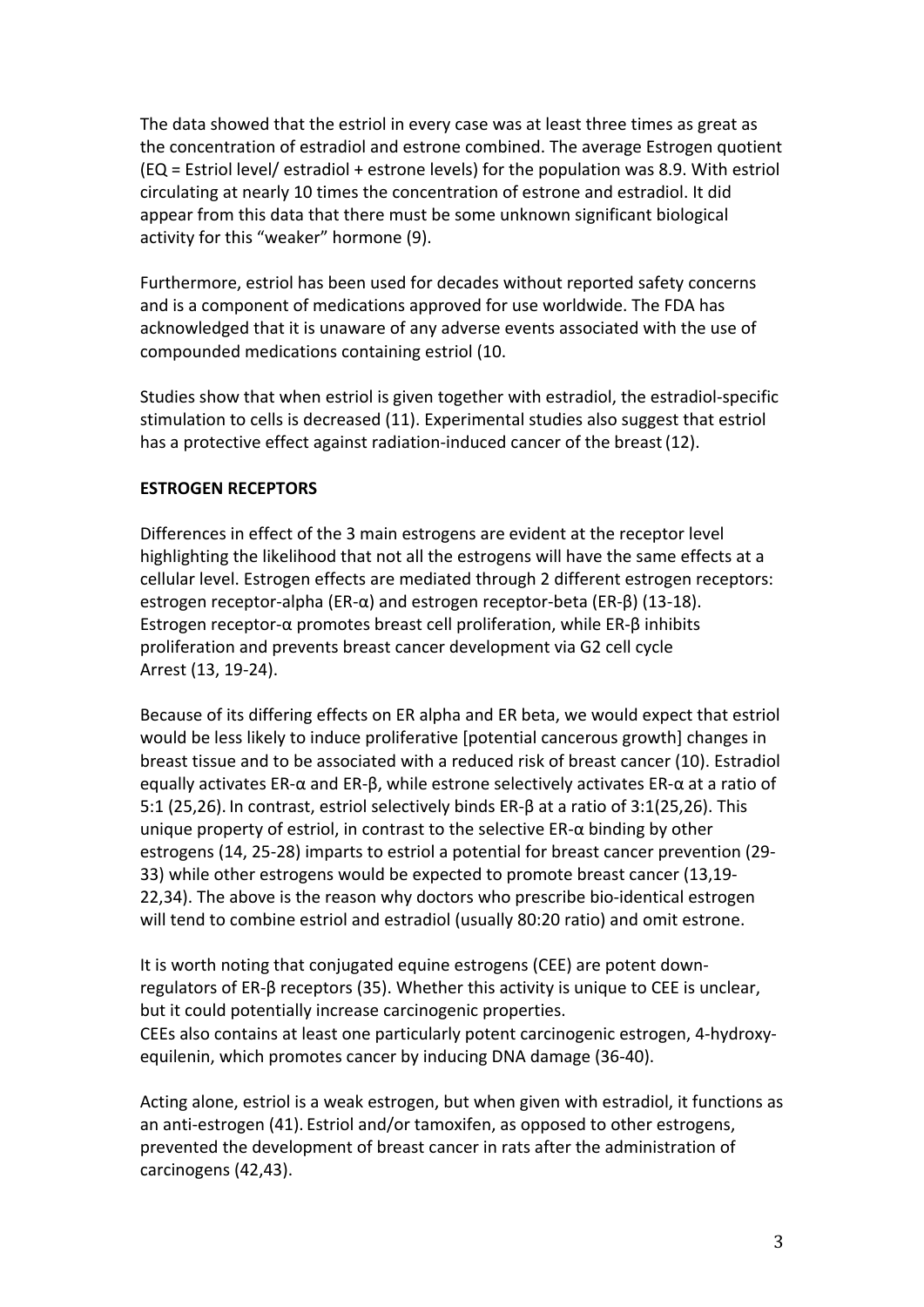In a large study of more than 30 000 women the use of estrogen-only HRT increased the risk of breast cancer compared with that in non-users; the addition of a synthetic progestin further increased breast cancer risk while the use of an estriol-containing preparation was not associated with the risk of breast cancer that was seen with other preparations (44).

The increased risk of uterine cancer in users of non-bio-identical estrogen is wellestablished in the scientific literature (45-47). In contrast, a case-controlled study reported that the use of topical lower-potency estriol is not associated with an increased risk of uterine cancer (48)<sup>.</sup>

Estriol and progesterone levels dramatically increase during pregnancy (an approximate 15-fold increase in progesterone and a 1000-fold increase in estriol), and postpartum women continue to produce higher levels of estriol than nulliparous women (49). An increased exposure to progesterone and estriol during and after pregnancy confers a significant long-term reduction in the risk for breast cancer (50, 51-53, 49, 54-58). Urinary estriol levels in postmenopausal women show an inverse correlation with the risk for breast cancer in many studies (59, 60-65).

We conclude from all the evidence taken together, that not all estrogens are created equal and that estriol may play a greater role than is currently thought particularly as a more protective estrogen and as a regulator of its more potent sisters (estradiol and estrone). Furthermore, when combined with progesterone rather than with synthetic progestins, the risks associated with conventional HRT seem to be minimized or even negated. The role and actions of different progesterone and progestins are summarized in a companion article to this one "Not All Progesterones are Created Equal" (https://thenaturaldoctor.org/wpcontent/uploads/2019/07/PROGESTERONE-AND-BREAST-CANCER\_compressed.pdf).

As stated earlier the FDA has not received a single report of an adverse event in more than 40 years of estriol use. The castigation of estriol in recent years did not seem to be because is at least as safe and effective as current estrogens on the market, but in response to what was considered unsupported claims that estriol was safer than current forms of estrogen replacement and because there is no standardized dose.

As stated above estriol has unique physiologic properties associated with a reduction in the risk of breast cancer, and combining estriol with estradiol in hormone replacement preparations would be expected to decrease the risk for breast cancer; and even moreso when combined with progesterone and not progestins.

## **REFERENCES**

1. Seifert-Klauss V, Prior JC. Progesterone and bone: actions promoting bone health in women. J Osteoporos. 2010 Oct 31;2010:845180.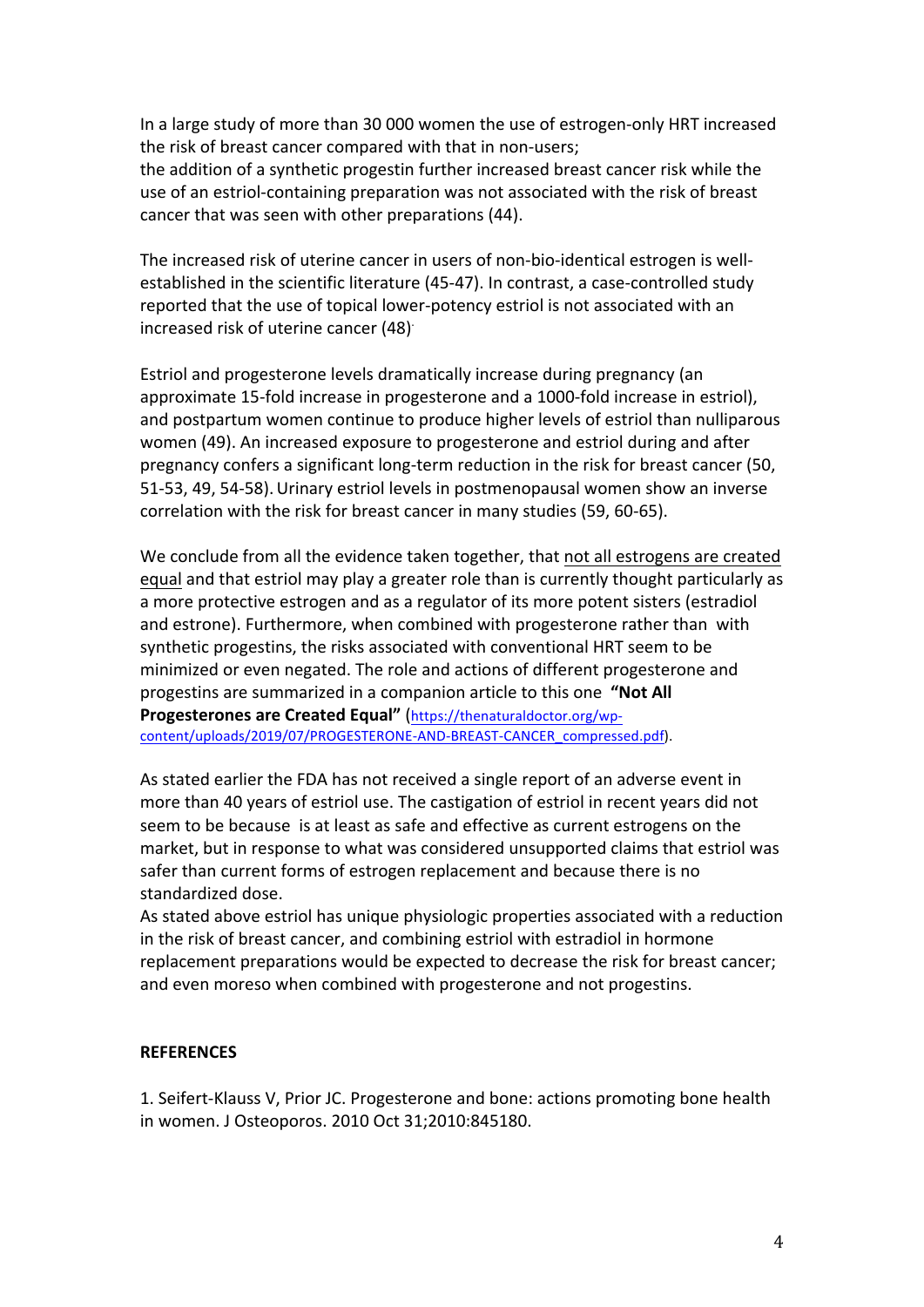2. Parker WH, Jacoby V, Shoupe D, Rocca W. Effect of bilateral oophorectomy on women's long-term health. Womens Health (Lond Engl). 2009 Sep;5(5):565-76.

3. Zandi PP, Carlson MC, Plassman BL, Welsh-Bohmer KA, Mayer LS, Steffens DC, Breitner JC; Cache County Memory Study Investigators. Hormone replacement therapy and incidence of Alzheimer disease in older women: the Cache County Study. JAMA. 2002 Nov 6;288(17):2123-9.

4.Kawas C, Resnick S, Morrison A, Brookmeyer R, Corrada M, Zonderman A, Bacal C, Lingle DD, Metter E. A prospective study of estrogen replacement therapy and the risk of developing Alzheimer's disease: the Baltimore Longitudinal Study of Aging. Neurology. 1997 Jun;48(6):1517-21.

5. Paganini-Hill A, Henderson VW. Estrogen replacement therapy and risk of Alzheimer disease. Arch Intern Med. 1996 Oct 28;156(19):2213-7.

6.Tang MX, Jacobs D, Stern Y, Marder K, Schofield P, Gurland B, Andrews H, Mayeux R. Effect of oestrogen during menopause on risk and age at onset of Alzheimer's disease. Lancet. 1996 Aug 17;348(9025):429-32

7. Speroff L, Fritz M. Clinical Gynecologic Endocrinology and Fertility, Lippincott Williams & Wilkins; Seventh edition (September 2, 2004)

8. Lorentzen J. Hormone Replacement Therapy: part 2 Estrogen Defined. IJPC 2001 Nov-Dec;5(6):460-461

9. Wright JV, Schliesman B, Robinson L. Comparative measurements of serum Estriol, Estradiol, and Estrone in non-pregnant, premenopausal women: A preliminary investigation. Altern Med Rev 1999;4(4):266-270.)

10. Holtorf K. The bioidentical hormone debate: are bioidentical hormones (Estradiol, Estriol, and Progesterone) safer or more efficacious than commonly used synthetic versions in Hormone Replacement Therapy? Postgrad Med 2009;121(1): 73-85.

11. Melamed M, Castaño E, Notides AC, Sasson S. Molecular and kinetic basis for the mixed agonist/antagonist activity of estriol. Mol Endocrinol. 1997 Nov;11(12):1868-78.

12. Lemon HM, Kumar PF, Peterson C, Rodriguez-Sierra JF, Abbo KM. Inhibition of radiogenic mammary carcinoma in rats by estriol or tamoxifen. Cancer. 1989 May 1;63(9):1685-92.

13. Paruthiyil S, Parma H, Kerekatte V, Cunha GR, Firestone GL, Leitman DC. Estrogen receptor beta inhibits human breast cancer cell proliferation and tumor formation by causing a G2 cycle arrest. *Cancer Res. 2004;64(1):423–428.*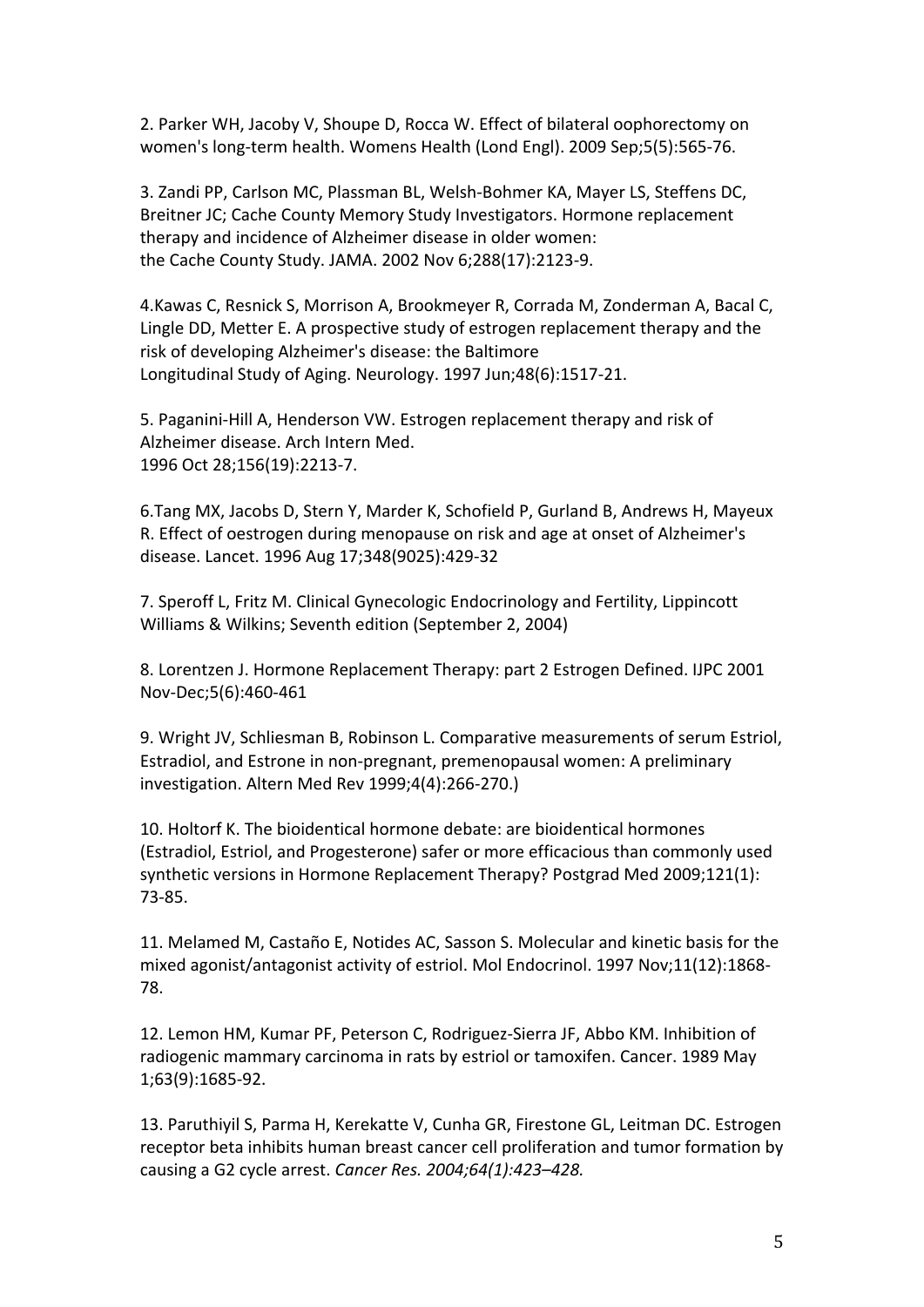14. Paech K, Webb P, Kuiper GG, et al. Differential ligand activation of estrogen receptors ERalpha and ERbeta at AP1 sties. *Science.* 1997;277(5331):1508-1510.

15. Kuiper GG, Enmark E, Pelto-Huikko M, Nilsson S, Gustafsson JA. Cloning of a novel estrogen receptor expressed in rat prostate and ovary. *Proc Natl Acad Sci U S A. 1996;93(12):5925–5930.*

16. Green S. Walter P. Greene G. et al. Cloning of the human oestrogen receptor cDNA. *J Steroid Biochem. 1986;24(1):77–83.*

17. Katzenellenbogen BS, Montano MM, Ediger TR, et al. Estrogen receptors: selective ligands, partners, and distinctive pharmacology. *Recent Prog Horm Res. 2000;55:163–193.*

18. Nilsson S, Mäkelä S, Treuter E, et al. Mechanisms of estrogen action. *Physiol Rev. 2001;81(4):1535–1565.*

19. Helguero LA, Faulds MH, Gustafsson JA, Haldosén LA. Estrogen receptors alpha (ERalpha) and beta (ERbeta) differentially regulate proliferation and apoptosis of the normal murine mammary epithelial cell line HC11. *Oncogene.* 2005;24(44):6605– *6616.*

20. Bardin A, Boulle N, Lazennec G, Vignon F, Pujol P. Loss of Erbeta expression as a common step in estrogen-dependent tumor progression. *Endocr Relat Cancer. 2004;11(3):537–551.*

21. Isaksson E, Wang H, Sahlin L, et al. Expression of estrogen receptors (alpha, beta) and insulin-like growth factor-1 in breast tissue form surgically postmenopausal cynomolgus macaques after long-term treatment with HRT and tamoxifen. *Breast. 2002;11(4):295–300.*

22. Weatherman RV, Clegg NJ, Scanlan TS. Differential SERM activation of the estrogen receptors (ERalpha and ERbeta) at AP-1 sites. *Chem Biol. 2001;8(5):427*-*436.*

23. Pettersson K, Delaunay F, Gustafsson JA. Estrogen receptor beta acts a dominant regulator of estrogen signaling. Oncogene. 2000;19(43):4970-4978.

24. Saji S, Jensen EV, Nilsson S, Rylander T, Warner, Gustafsson JA. Estrogen receptors alpha and beta in the rodent mammary gland. *Proc Natl Acad Sci U S A. 2000;97(1):337–342.*

25. Zhu BT, Han GZ, Shim JY, Wen Y, Jiang XR. Quantitative structureactivity relationship of various endogenous estrogen metabolites for human estrogen receptor alpha and beta subtypes: Insights into the structural determinants favoring a differential subtype binding. *Endocrinology.* 2006;147(9):4132-4150.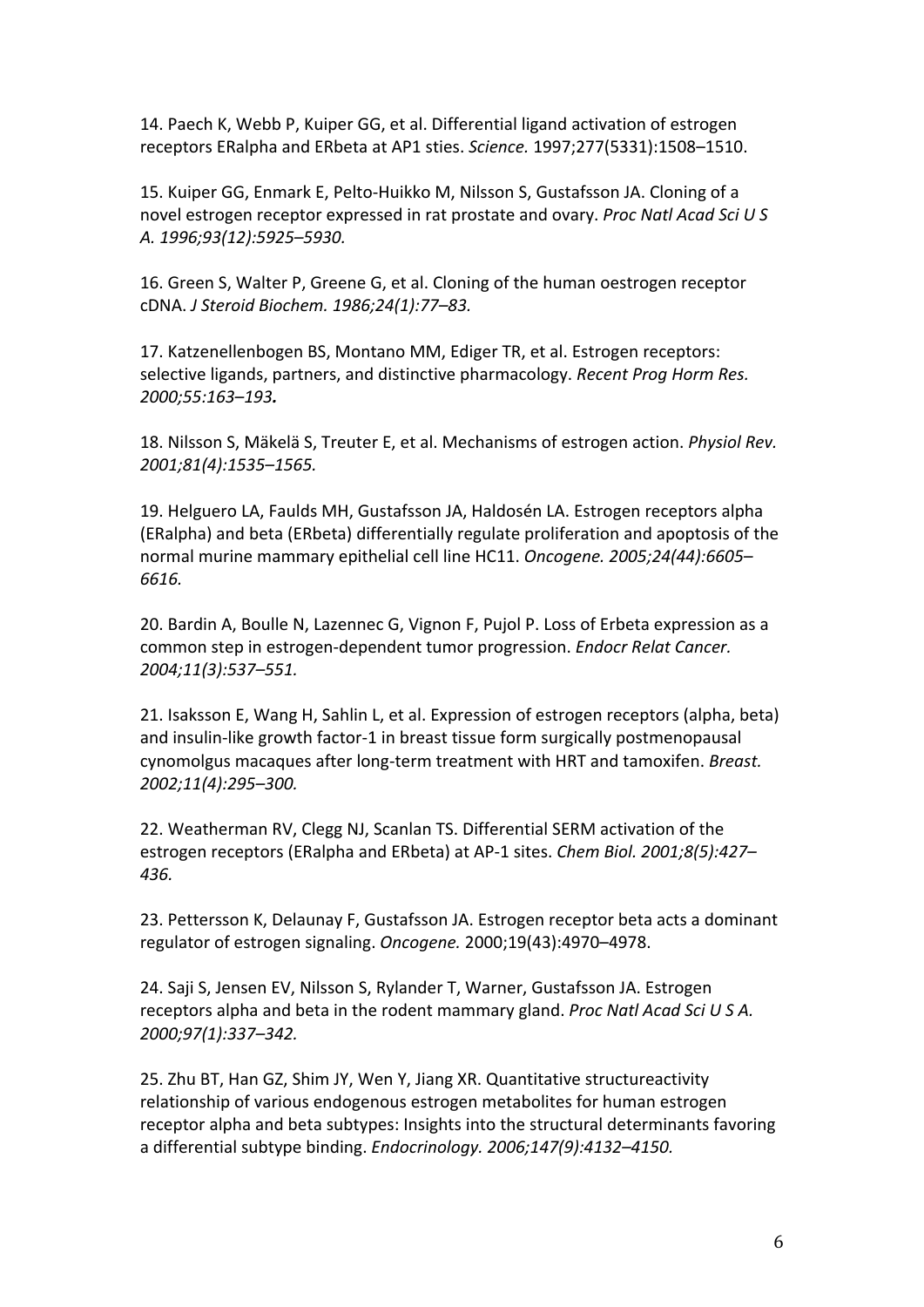26. Rich RL, Hoth LR, Geoghegan KF, et al. Kinetic analysis of estrogen receptor/ligand interactions. *Proc Natl Acad Sci U S A.* 2002;99(13):8562-8567.

27. Ekena K, Katzenellenbogen JA, Katzenellenbogen BS. Determinants of ligand specificity of estrogen receptor-alpha: estrogen versus androgen discrimination. *J Biol Chem. 1998;273(2):693–699.*

28. Hanstein B, Liu H, Yancisin MC, Brown M, Functional analysis of a novel estrogen receptor-beta isoform. Mol Endocrinol. 1999;13(1):129-137.

29. Fournier A, Berrino F, Clavel-Chapelon F. Unequal risks for breast cancer associated with different hormone replacement therapies: results from the E3N cohort study. *Breast Cancer Res Treat.* 2008;107(1):103-111.

30. Lemon HM. Pathophysiologic considerations in the treatment ofmenopausal patients with oestrogens; the role of oestriol in the prevention of mammary carcinoma. *Acta Endocrinol Suppl (Copenh).* 1980;233:17–27.

31. Lemon HM, Kumar PF, Peterson C, Rodriguez-Sierra JF, Abbo KM. Inhibition of radiogenic mammary carcinoma in rats by estriol or tamoxifen. *Cancer. 1989;63(9):1685–1692.*

32. Lemon HM. Estriol prevention of mammary carcinoma induced by 7,12dimethylbenzanthracene and procarbazine. *Cancer Res.* 1975;35(5):1341–1353.

33. MacMahon B, Cole P, Brown JB, et al. Oestrogen profiles of Asian and North American women. *Lancet. 1971;2(7730):900–902.*

34. Barkhem T, Carlsson B, Nilsson Y, Enmark E, Gustafsson J, Nilsson S. Differential response of estrogen receptor alpha and receptor beta to partial estrogen agonists/antagonists. *Mol Pharmacol. 1998;54(1):105–112.*

35. Isaksson E, Wang H, Sahlin L, et al. Expression of estrogen receptors (alpha, beta) and insulin-like growth factor-1 in breast tissue form surgically postmenopausal cynomolgus macaques after long-term treatment with HRT and tamoxifen. *Breast. 2002;11(4):295–300.*

36. Pisha E, Lui X, Constantinou AI, Bolton JL. Evidence that a metabolite of equine estrogens, 4-hydroxequilenin, induces cellular transformation in vitro. *Chem Res Toxicol. 2001;14(1):82–90.*

37. Zhang F, Chen Y, Pisha E, et al. The major metabolite of equilin, 4-hyroxyequilin, autoxidizes to an o-quinone with isomerizes to the potent cytotoxin 4hydroyequilenin-o-quinone. *Chem Res Toxicol.* 1999;12(2):204–213.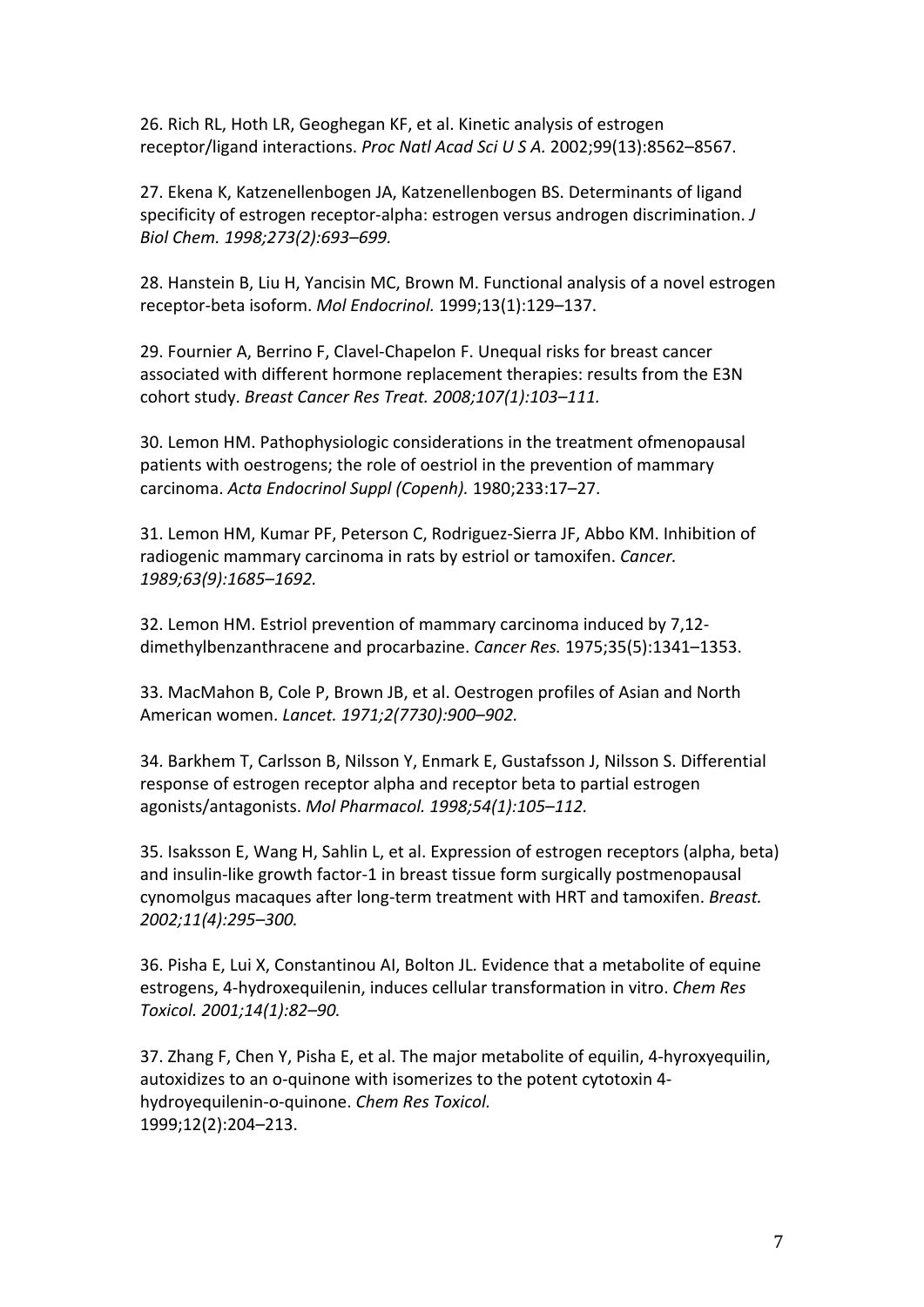38. Chen Y, Liu X, Pisha E, et al. A metabolite of equine estrogens, 4hydroxyequilenin, induces DNA damage and apoptosis in breast cancer cell lines. *Chem Res Toxicol. 2000;13(5):342–350.*

39. Zhang F, Swanson SM, van Breemen RB, et al. Equine estrogen metabolite 4hydroxyequilenin induces DNA damage in the rat mammary tissues: formation of single-strand breaks, apurinic sites, stable adducts, and oxidized bases. *Chem Res Toxicol. 2001;14(12):1654–1659.*

40. Shen L, Qiu S, Chen Y, et al. Alkylation of 2'-deoxynucleosides and DNA by the Premarin metabolite 4-hydroxyequilenin semiquinone radical. *Chem Res Toxicol. 1998;11(2):94–101.*

41. Melamed M, Castaño E, Notides AC, Sasson S. Molecular and kinetic basis for the mixed agonist/antagonist activity of estriol. Mol Endocrinol. 1997;11(12):1868-1878.

42. Lemon HM, Kumar PF, Peterson C, Rodriguez-Sierra JF, Abbo KM. Inhibition of radiogenic mammary carcinoma in rats by estriol or tamoxifen. *Cancer*. *1989;63(9):1685–1692.*

43. Lemon HM. Estriol prevention of mammary carcinoma induced by 7,12dimethylbenzanthracene and procarbazine. *Cancer Res.* 1975;35(5):1341-1353.

44. Bakken K, Alsaker E, Eggen AE, Lund E. Hormone replacement therapy and incidence of hormone-dependent cancers in the Norwegian Women and Cancer study. *Int J Cancer. 2004;112(1):130–134.*

45. Ziel HK, Finkle WD. Increased risk of endometrial carcinoma among users of conjugated estrogens. N Engl J Med. 1975 Dec 4;293(23):1167-70.

46. McDonald TW, Annegers JF, O'Fallon WM, Dockerty MB, Malkasian GD Jr, Kurland LT. Exogenous estrogen and endometrial carcinoma: case-control and incidence study. Am J Obstet Gynecol. 1977 Mar 15;127(6):572-80.

47. Prentice RL, Manson JE, Langer RD, Anderson GL, Pettinger M, Jackson RD, Johnson KC, Kuller LH, Lane DS, Wactawski-Wende J, Brzyski R, Allison M, Ockene J, Sarto G, Rossouw JE. Benefits and risks of postmenopausal hormone therapy when it is initiated soon after menopause. Am J Epidemiol. 2009 Jul 1;170(1):12-23. Epub 2009 May 25

48. Weiderpass E, Baron JA, Adami HO, Magnusson C, Lindgren A, Bergström R, Correia N, Persson I. Low-potency oestrogen and risk of endometrial cancer: a casecontrol study. Lancet. 1999 May 29;353(9167):1824-8. 

49. Speroff L. The breast as an endocrine target organ. *Contemp Obstet Gynec. 1977;9:69–72.*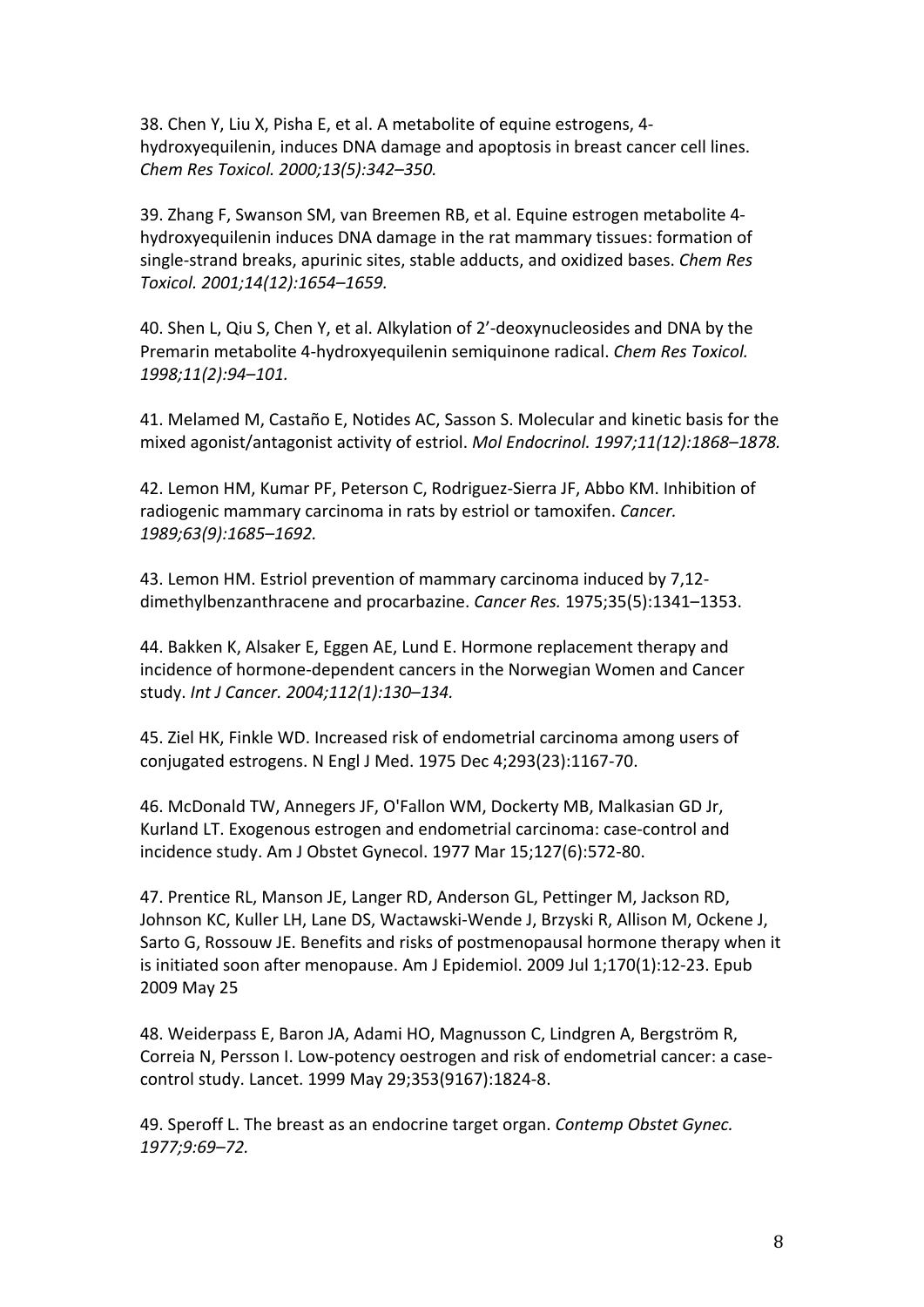50. Campagnoli C, Abba C, Ambroggio S, Peris C. Pregnancy, progesterone and progestins in relation to breast cancer risk. *J Steroid Biochem Mol Biol. 2005;97(5):441–450.*

51. Innes KE, Byers TE. First pregnancy characteristics and subsequent breast cancer risk among young women. *Int J Cancer.* 2004;112(2):306-311. 52. Troisi R, Weiss HA, Hoover RN, et al. Pregnancy characteristics and maternal risk of breast cancer. *Epidemiology. 1998;9(6):641–647.*

53. Vatten LJ, Romundstad PR, Trichopoulos D, Skjærven R. Pre-eclampsia in pregnancy and subsequent risk for breast cancer. *Br J Cancer. 2002;87(9):971–973.* 

54. Rosner B, Colditz, GA, Willett WC. Reproductive risk factors in a prospective study of breast cancer: the Nurses' Health Study. Am J Epidemiol. 1994;139(8):819– *835.*

55. Russo J, Tay LK, Russo IH. Differentiation of the mammary gland and susceptibility to carcinogenesis. *Breast Cancer Res Treat.* 1982;2(1):5–73.

56. Pasqualini JR. The fetus, pregnancy, and breast cancer. In: Pasqualini JR, ed. *Breast Cancer: Prognosis, Treatment, and Prevention.* New York, NY: Marcel Dekker Inc; 2002:19–71.

57. Vatten LJ, Romundstad PR, Trichopoulos D, Skjærven R. Pregnancy related protection against breast cancer depends on length of gestation. *Br J Cancer. 2002;87(3):289–290.*

58. Ekbom A, Hsieh CC, Lipworth L, Adami HQ, Trichopoulos D. Intrauterine environment and breast cancer risk in women: a populationbased study. *J Natl Cancer Inst. 1997;89(1):71–76.*

59. MacMahon B, Cole P, Brown JB, et al. Oestrogen profiles of Asian and North American women. *Lancet. 1971;2(7730):900–902.*

60. Gross J, Modan B, Bertini B, et al. Relationship between steroid excretion patterns and breast cancer incidence in Israeli women of various origins. *J Natl Cancer Inst. 1997;59(1):7–11.*

61. Cole P, MacMahon B. Oestrogen fractions during early reproductive life in the aetiology of breast cancer. *Lancet. 1969;1(7595):604–606.*

62. Dickinson LE, MacMahon B, Cole P, Brown JB. Estrogen profiles of Oriental and Caucasian women in Hawaii. *N Engl J Med.* 1974;291(23):1211–1213.

63. Ursin G, Wilson M, Henderson BE, et al. Do urinary estrogen metabolites reflect the differences in breast cancer risk between Singapore Chinese and United States African-American and white women?